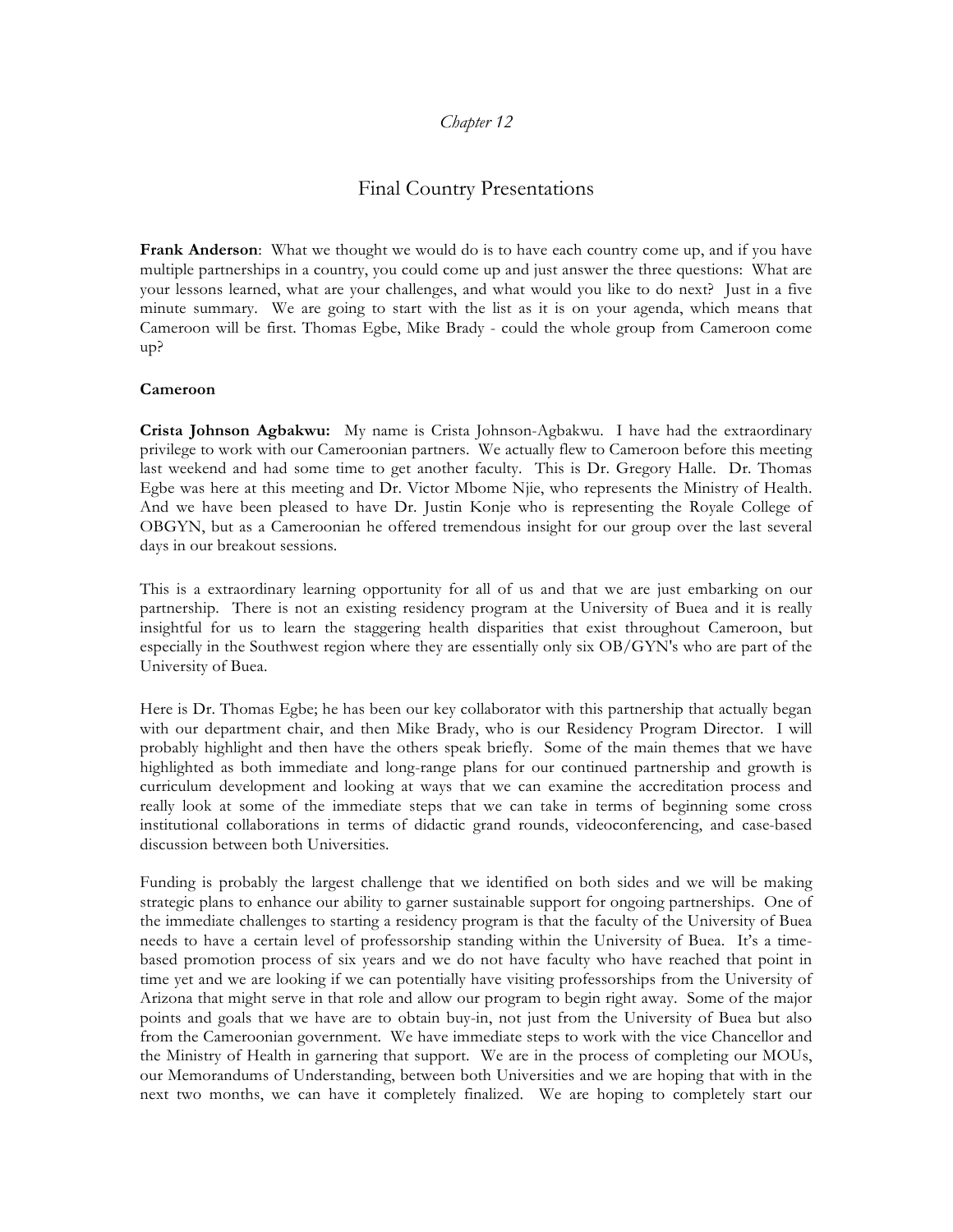residency program in 2015. And, of course, as with all of us, our eventual goal is to increase obstetric practice within Cameroon and really make some progress towards reducing maternal and child morbidity and mortality. I'm going to let our partners say a few words, as well as Mike Brady.

**Dr. Thomas Egbe:** The process we've gone today and throughout this week has been very enriching for us because it is a first of its kind or the second of its kind after Rome, where we have specialists from all over with come to give ideas for us who want to open a new OB/GYN training in Cameroon. I think with the group discussion we had to open group or something like that, we're going to learn more and more from other people from the University of Arizona. I thank Frank for inviting us here and we hope that our partnership with the University of Arizona is going to give a good final result. Thank you very much.

**Dr. Gregory Halle**: I don't know whether I absolutely have to say something, but if I have to say something then I hope to express our sincere gratitude for the participants and the organizers for allowing us to take part in this august ceremony. I call it an august ceremony. I think at an institution like this, it is difficult to express emotions, but I think we will go back with a positive impression about your organization. At times you don't know the capabilities that you have until you are exposed to certain situations. Before coming here I did not have a clear idea of what exactly is going to come out, but just having others around, I think this acted as a great source of motivation and I was personally surprised with the ideas that came up, just by seeing the others around. So I think we should all give a round of applause to ourselves for making these contributions.

## **Kenya**

**Frank Anderson**: Okay, we have a change in the order because Kenya has to depart early. We will now hear the Kenyan Country Report. And if anyone else has a time constraint, please let me know.

**Hillary Mabeya**: Thank you so much. We were lucky from Kenya that we came with a team of people from the Ministry of Health and the Ministry from Education. We had a whole team and our partners from the United States. We had a bigger team that looked at the whole area. What came out clearly is that the Kenyan government has a new structure, whereby 47 counties are looking at a have a medical facility. In that order, it means that we need more specialists. The program is already in place, but what we need now is to maybe increase the number of trainees. At the moment we are training about five per year, but we need to increase in the next 10 years to maybe 10 or 15 per year, so that in 10 years we have maybe 100 or 150.

Our First Lady is very interested in maternal health so we are actually planning to maybe meet as a team from the Ministry of Education and Ministry of Health and form an agenda. The goal of the agenda is actually to increase the number of trainees in OBGYN. The Office of the First Lady is interested in maternal health so we would use that opportunity to kind of push the agenda for government buy-in. The other thing is that training for the residents has to be supported by the Ministry of Health because of the employment part. So what we came up with was when we go back home we will meet as a team from the Ministry of Health, the county representatives, and then we might be able to put up a strong team to advocate for more residents.

The needs for countries in Sub-Saharan Africa, we were able to look at what kind of support partners can give. We are lucky in Kenya that the partnership that has been there for the past twenty years can be moved. Support is especially important in the areas of exchange programs, but the fact is that this workshop has actually given us an idea on how we can support our neighboring countries in terms of exchanging, countries that have a strong experience in some areas like uro-gynecology for example. We will explore how we can we use that local experience instead of starting a new program. Is there a way we can use other countries to train, rather than setting up completely new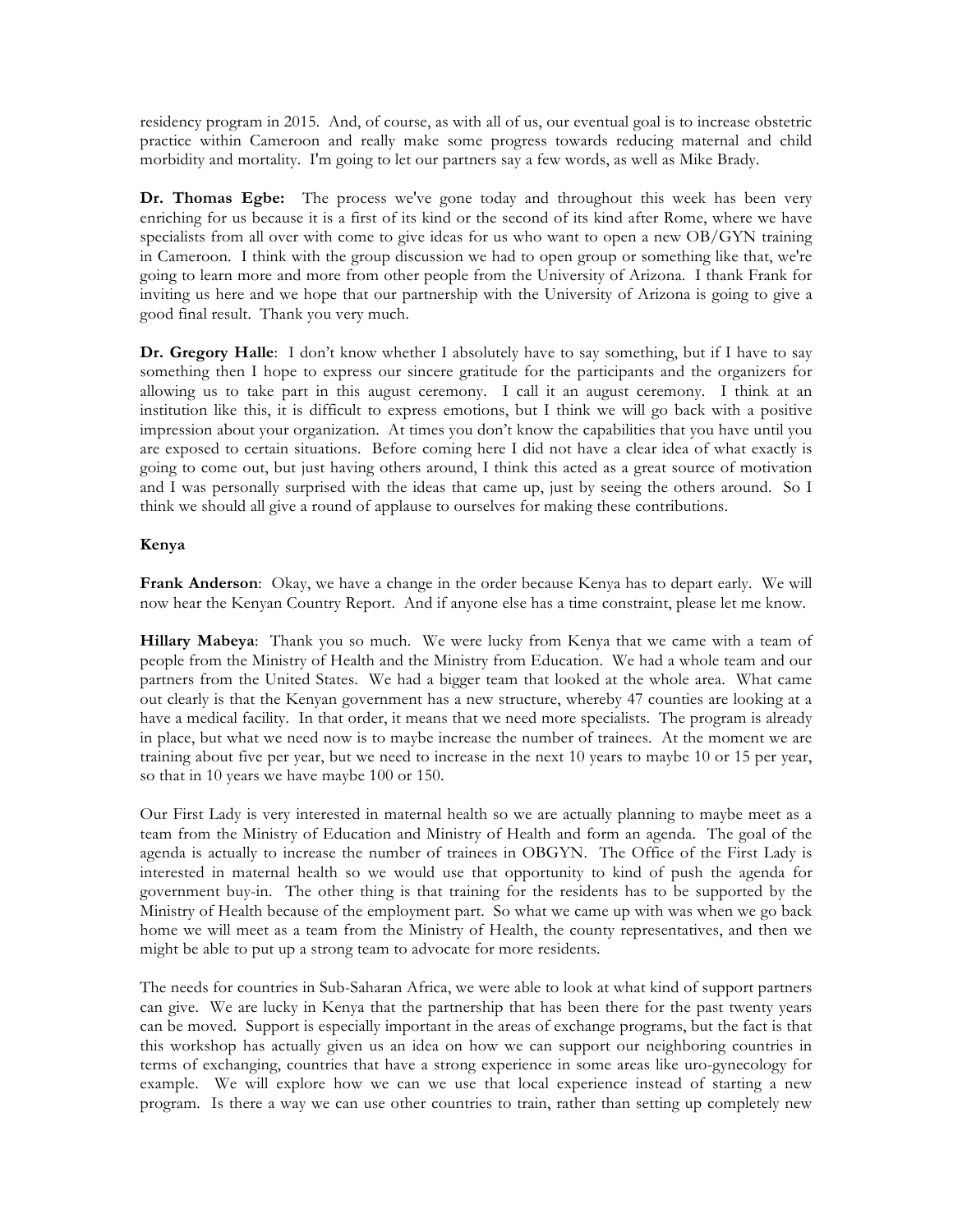programs. I think a lot came out from our discussions and we hope that we may be able to do monitoring and evaluations to see what new things we can add on top of that. I don't know if I have left anything out.

**Frank Anderson**: Now if we can have the Ghana contingent come to the front, the Ghana representatives.

#### **Ghana**

**Kwabena Danso**: I think we can have Dr. Edu, if he is here, to join me and Dr. Gumanga for the Ghana group. Please if you can come up; I may leave out something very important.

By and large, we are a bit fortunate. It is a project that is the center for this conference, but that notwithstanding, the country funding needs assessment came up critical both ways – in country fundraising and external sources, for equipment as a whole, particularly with the evolving subspecialty training programs came up strongly and funding to equip faculty in research and research mentorship, recent graduate proposal writing, and indeed an establishment of a grant office. I am told Michigan has something like that; Nogouchi has something like that. It came out very strongly that if we could be supported to establish a grant office, that would go a long way to help faculty in their research efforts. That is a bit on the academic or teaching side.

When it comes to service, the need for a fetal assessment unit also came up after most of our deliberations and it has generally been agreed that it would be important to consider the establishment of a fetal assessment center to attempt to reduce the number of the perinatal mortality rates. One of the thorny issues that has come up is the difficulty of visa acquisition for the resident and student exchange programs. We have been informed that the visa requirements have changed from B1 to J1 so now we know it needs a lot of planning ahead of time.

The need to support the new medical schools to begin residency programs took the better part of the discussion. Professor Nkyekyer was the chair and he is also the faculty chair in the college. Those sentiments have been taken down for consideration so that Tamale Teaching Hospital and Cape Coast Medical School can eventually, in the long term, also start residencies in OBGYN to beef up the numbers. Communication from external faculty to local fellows had a few gaps. I think we have spoken frankly about it. Those will be smoothing out. The need to copy all academic heads in programs and not just to send mail down to the fellows also came up strongly. I don't know if Dr. Gumanga would like to add a few points to the Ghana deliberations.

**Dr. Gumanga**: I think that basically you have captured the main things, because here we are limited by a very high clinical load; I was checking the notes I had and have seen that the major issues have been brought up. It is very important for me to add that the most heated thing in our deliberations for the group from Ghana was how to get new medical schools to start residency programs as early as possible. In these few meetings of the faculty and of the college, those are going to be issues that are going to be brought on the agenda. Generally there is an agreement that there is a possibility to increase the current numbers by 10 if the others come on board, if not more. Thank you very much.

**Kwabena Danso**: I don't know if anybody wants to add anything to the Ghana group work. Professor Nkyekyer? Okay, thank you very much.

**Frank Anderson**: Actually, from the Michigan side, I was in and out. But we were also having this conversation, that, as you know, this Ghana group is a mature group. They are already starting to discuss supporting other residency programs in other parts of their country. They also have an opportunity now to improve the quality in their labor and development units and to provide the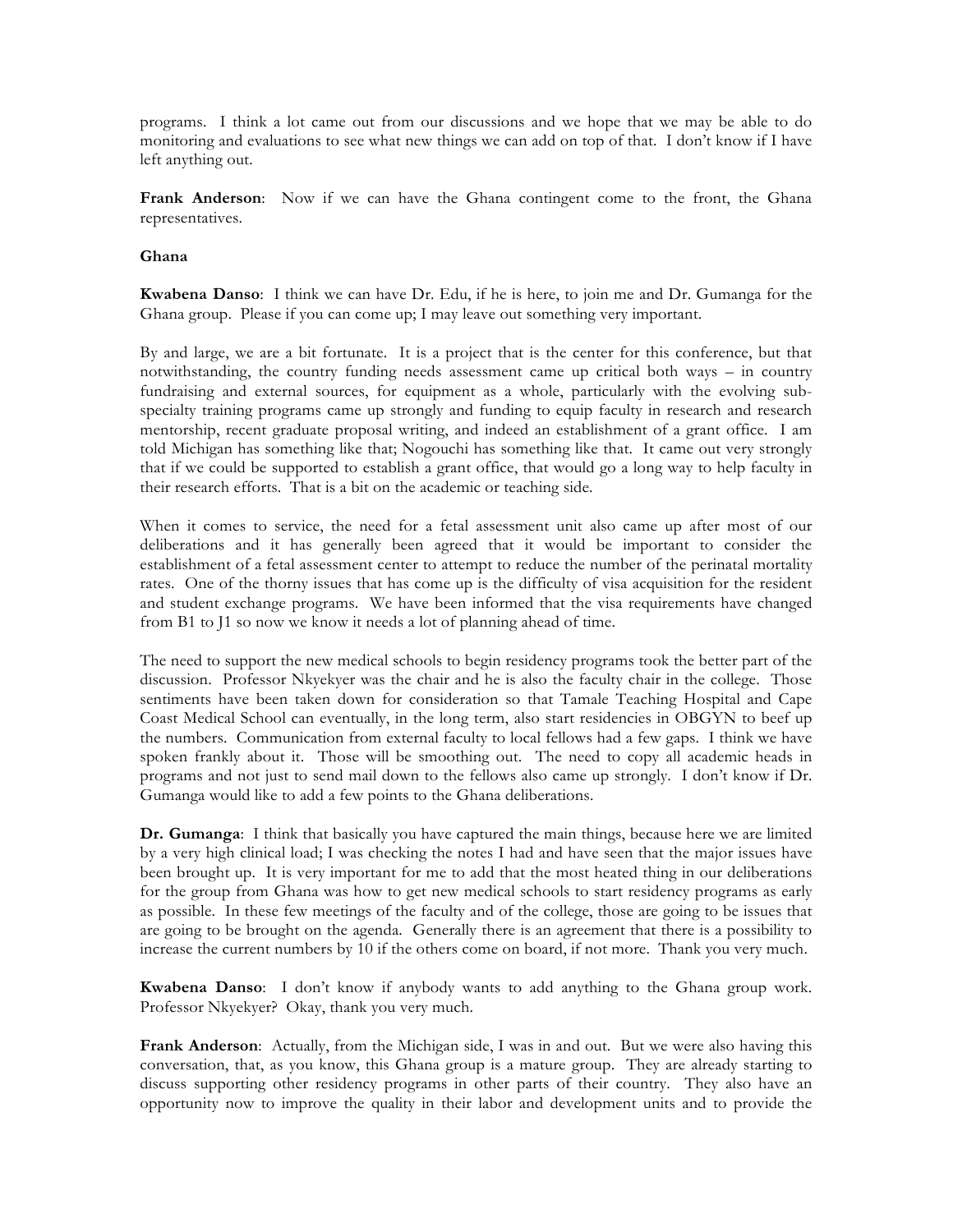example so that in the next five years, we will be hearing how the Ghana program has done quality improvement projects that can be replicated throughout the consortium. That is my challenge to you guys and I think that at this point, you have the opportunity to do that and show us how it is done in Africa. Thank you.

## **Liberia**

**Stephen Kennedy**: First of all, I would like to extend thanks to the partnership from Liberia. From the Liberia College of Physicians and Surgeons, I represent them. We also have Professor John K. Mulbah who is the chair of the Faculty of OBGYN. From the Ministry of Health, we have Dr. Bernice Dahn. From the Icahn School of Medicine at Mt. Sinai, we have Dr. Ann Marie Beddoe and Dr. Lise Rehwaldt. And from the Baylor College of Medicine, we have Dr. Yvonne Butler.

There are a couple of lessons learned. What we found is this section to be quite productive, in the sense that as you know the Liberian program started about three, four, six months ago. We were less ambitious. Our focus was primarily developing curriculum, faculty development and deployment to be able to address the issues relative to the shortage of specialists within the country. Also, it was less ambitious as well because at the time, our thinking was primarily based on the World Bank. This section has provided us the impetus to begin to consider a broader perspective from a partnership standpoint. What that means is for example is that over ten years we have looked at possibly, based on our strategic plan, to train 40 OBGYNs. We did not factor into that extended partners and what additional resources they could have brought to the table. By having this forum, we realized that instead of 40 over 10 years, we can produce 75 to 80 OBGYNs.

Other issues to consider is that we developed a curriculum based on the West African Health Association model. The whole emphasis on implementation of the curriculum and less emphasis on revisiting the curriculum annually in terms of modifications based on experiences learned as you move along. From this forum, we realized that as we go back, we have to include that in our implementation plan.

Other issue that we gathered from this forum is that we were more interested in numbers in terms of faculty. We were looking at say for example, the Department of OBGYN. The first quarter of the first year was based on two residents per one faculty. That was the ratio we established. We placed less emphasis on issues like faculty development and did not consider the context of extended partners and additional faculty and sub-specialists who are brought into the picture. So, all I am saying in short is that there have been significant lessons learned from the time we spent in this small group section.

What are the challenges, basically, or the next step? As we leave from here and go back, the team is going to reorganize. Basically what we are going to do is revisit our priorities. We realized that – I don't want to use the word 'selfish' - but we have to broaden our scope and enlarge our priorities to begin to consider what our partners would bring to the table.

The next thing we have to consider is that we will have to re-engage our partners. We were one of the programs that said that we are desperate. Whatever you gave us, we accepted. This forum has given us the concept of rethinking that. We have to align our priorities with what could be provided by partners and in addition, also to be able to clearly organize and coordinate all partners to ensure we are able to meet the goals and objectives we set up in our strategic plan. Also we realized from here is that part of the next step is an aggressive effort to identify additional partners and lastly to be able to get together and begin to develop specific content-specific precursors to begin foreign agencies to submit our proposals. Those were the key issues that we picked up from this forum. Thank you very much.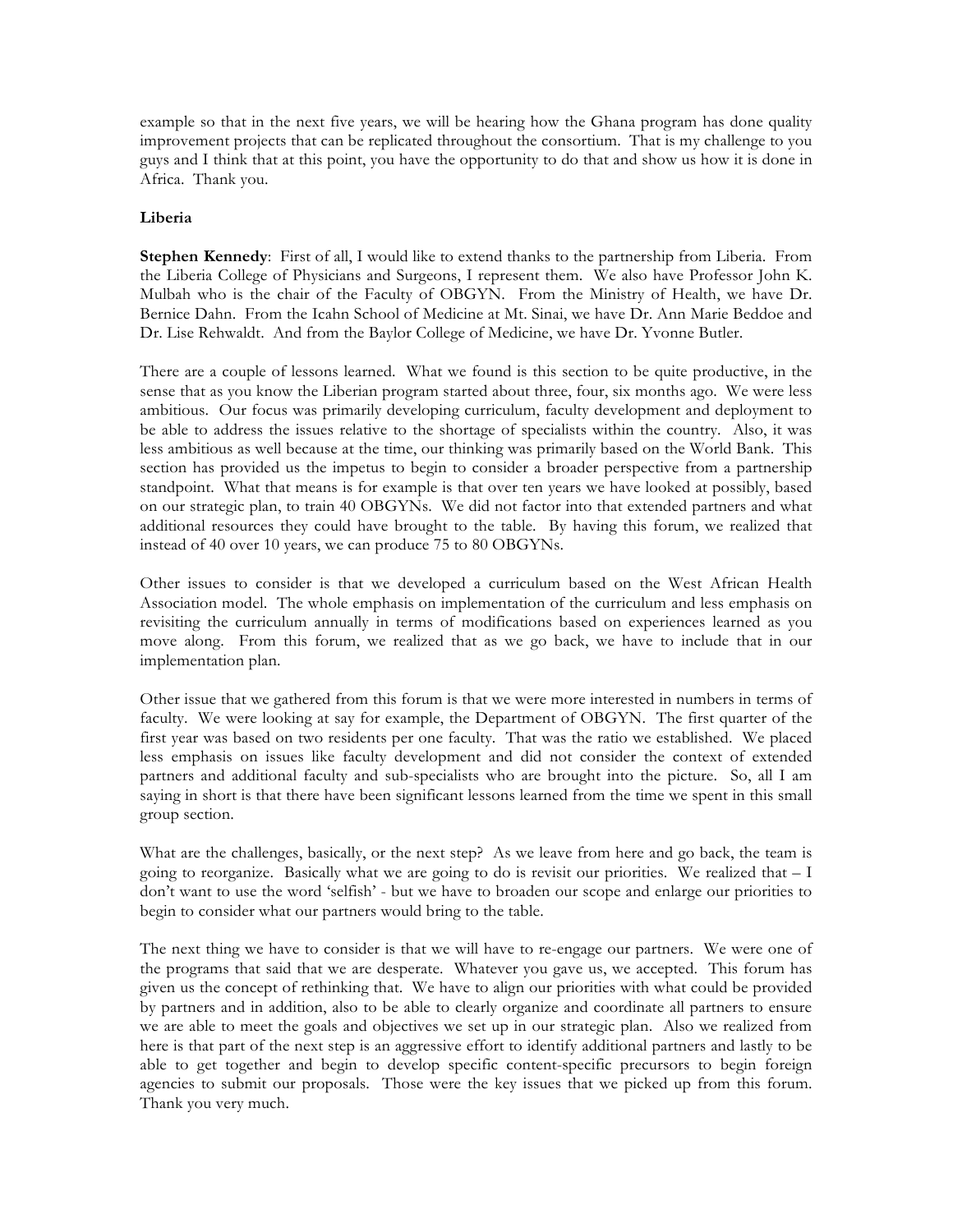**Frank Anderson**: Wow, that was great. Thank you. The Liberia group did a lot of work. You guys are amazing. Which country is next? Senegal.

#### **Senegal**

**Khady Diouf**: Hello everyone, my name is Khady Diouf and I am working with two of my colleagues representing the Senegal – Harvard Partnership. This is Dr. Mansour Niang, he is a professor at the University as well as a professor at the medical school and also Professor Magatte Mbaye who is part of the faculty at the medical school. They also participate in resident education. I am a faculty member at Brigham and Women's Hospital as well as Harvard Medical School. Our collaboration in Senegal – I guess to use the analogy of fetal development – is at the morula stage. So we haven't yet developed such a strong partnership, but we have been in Senegal since 2012 when I joined the faculty at Brigham and Women's with the idea to foster a strong partnership over the years.

#### **The Gambia**

**Patrick Idoko**: Good afternoon my name is Patrick Idoko. I'm from the University of the Gambia. It's been a tremendous pleasure this week to get to finally meet Owen Montgomery and Allen Waxman and we really had a nice time getting to know each other and getting to talk through some of things we've been hearing so. Thanks to Frank and your team for inviting us. Thank you for helping us to see that it's possible to move along with post graduate OBGYN training in the Gambia. Two years ago I was at Rome and I remember clearly the presentations of countries like Liberia and Malawi and we're all in the same boat. One thing I remember clearly was we all have very few faculty and it looked difficult. Personally, it's a big source of inspiration to hear that Liberia will someday have a post graduate program and that Malawi has already started one.

So I've titled my presentation here as "OBGYN Training in the Gambia: Can it Happen?" The reason I gave it that title is before the Rome meeting and immediately after the Rome meeting, I tried to make those of the Ministry of Education and the Ministry of Health to see that the way forward for us in the Gambia if we're going to have an impact on the health of women and of children was to train locally. But somehow the general impression I get when I talk with people is that that's a big step that we cannot, we cannot go that way right now. It's almost like it's impossible. At the same time the politicians are getting upset because the medical school has been on for about more than ten years and we've had some graduates and for those graduates who are interested in becoming specialists, the government was training them but because there was no local training in the heart of the African country that makes them not available to offer services.

So since 1996 when the medical school was established, all the doctors that had trained in the Gambia were all working within the capitol in the urban area. So we have nine medical health centers and hospitals in the country apart from the teaching hospital. Each of these hospitals is equipped to offer both comprehensive and emergency obstetric care services. But only two of these hospitals have one OBGYN specialist each. So everything else has to get on to the teaching hospital if they're able to make it and the political leaders were getting frustrated.

When our first residents finished the halfway mark of their training in Gambia and they were called back and were unable to finish. It's been a big struggle to get them to come back to finish their fellowship in Gambia. We hope that we will be able to cross that barrier very soon. At least we have the assurance from the government that they are willing. Part of the problem is the government has not understood what it takes to train those graduates or specialization training.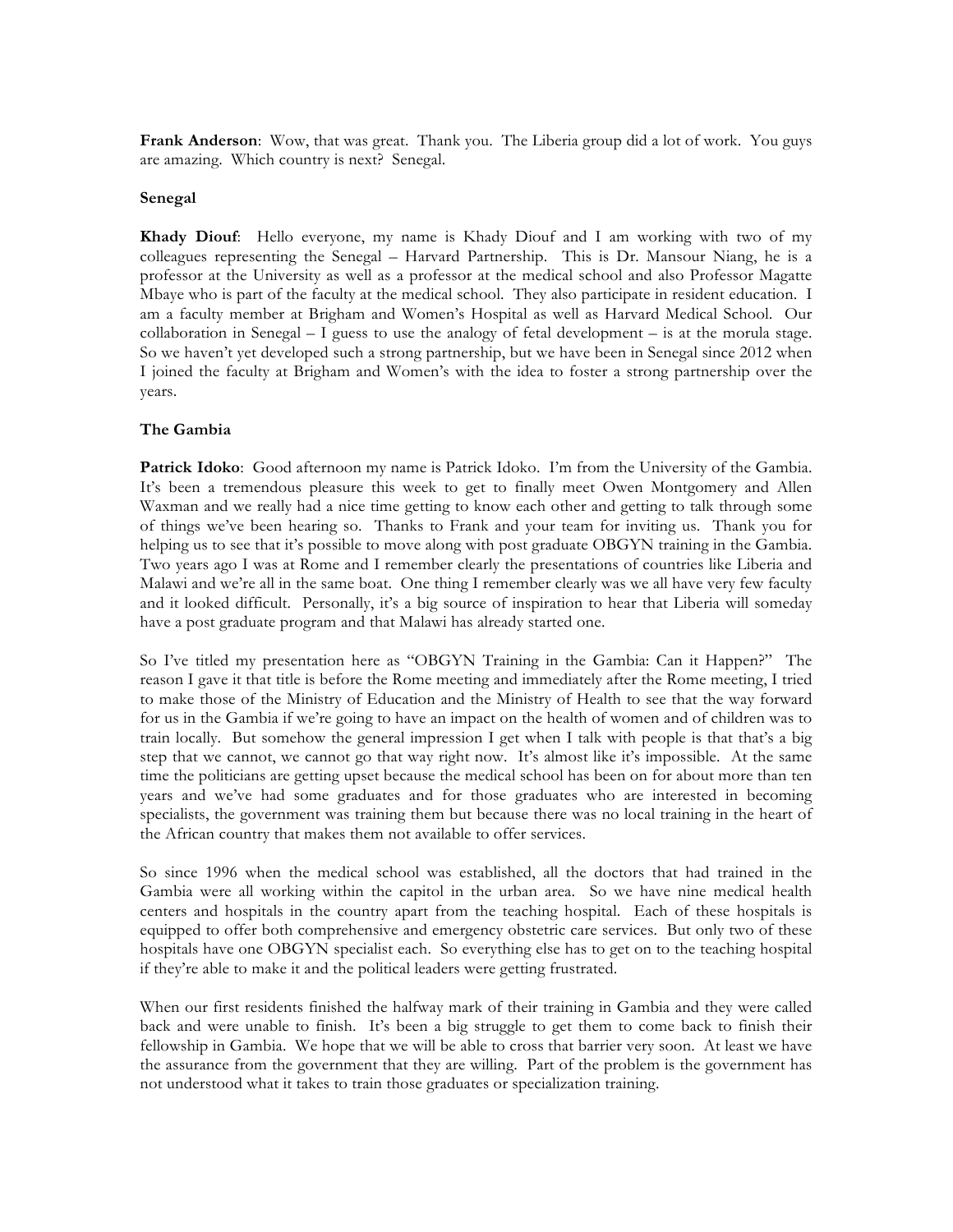So some of the things we have learnt here as we listen to all the other people who are talking was the importance of political support. I made reference to countries like Liberia and Malawi - we realize that getting that kind of support from politicians is very important to get a program started. Then we also learnt that partnerships need to be mutually beneficial. One of the strongest, one of the questions I've struggled with all this week is how can we be beneficial to Drexel and the University of New Mexico and we're still discussing all these things.

I think I've mentioned some of our challenges are the political will and commitment to get OBGYN training started in the Gambia. Part of the problem is that we have a very high turn over of policy makers. In one year we can have three Ministers of Health, for example, that makes it very difficult to get anything started.

Again, we have a very big problem with faculty. At the University of the Gambia we have two fulltime faculty and four part-time people. It makes more sense to be part-time financially than to be full-time so it's kind of difficult to convince people to come on board full-time. So we know that the Gambia is one of the poorest of the poor. If I can say so there are a lot of challenges when it comes to issues of finance. Our partnership has decided as a goal that we're going to establish an OBGYN residence in the Gambia and our purpose is to improve the health of women and children in the Gambia. The near term goal should start at least a three year residency, with faculty to train residents and ultimately the next faculty should start to see a drastic reduction in the amount of maternal and child mortality.

So what are the next steps? We will discuss what the University of the Gambia will do, and what the University of New Mexico will do and what Drexel will do. So from the University of the Gambia we will lead, we will spearhead the writing of a proposal for OBGYN training. We are hoping to get a lot of input from our partners, from Drexel and University of New Mexico. Also we'll be looking at all the other programs that happen in West Africa and probably also look outside West Africa at the East African systems as well and see how we can adopt.

Then immediately after this meeting we're going to begin our focus visits to more senior members of the invested community and also people in government and we will seriously consider hiring three additional faculty. Incidentally, our University has a MOU with Drexel, so Owen is going to review that MOU and send a copy of that to me so I can look at it. This is an MOU for the whole university - not just our department - so there's some kind of partnership already going on. Owen is also going to facilitate close contact between our department and senior members of our University. We are hoping that a faculty member from Drexel will be able to visit us very soon and see how we can take it from here. So I think those are our immediate next steps that we think we can. I don't know if I left out anything.

**Owen Montgomery:** I was particularly impressed by Patrick and I think that had this meeting occurred two years ago the Gambia would not be here and therefore Drexel would not be here as well. But Patrick is incurably optimistic and as an obstetrician that is a very good trait to have. But at the beginning of the meeting I think Professor Donaldson said, I think the message was yes we can and Patrick keeps saying yes we can. He is not daunted by the challenges in the Gambia. I think that this has also been an eye opening partnership between Drexel and University of New Mexico because either of us as US partners alone I think we would not support Patrick in his mission in the Gambia but I think together we're a very complimentary partnership. Drexel will host Patrick as visiting faculty and we're going to pick a time that he can also be at University of New Mexico so we can continue the relationship. Over the next 18 months we've planned several meetings ultimately ending in FIGO Vancouver 2015 so we can continue the progress. So, I think leaving with just a very positive understanding of thinking that, 'Yes we can,' and we want to make sure that we continue to be a part of this partnership because there's so much that we can learn. As I said before,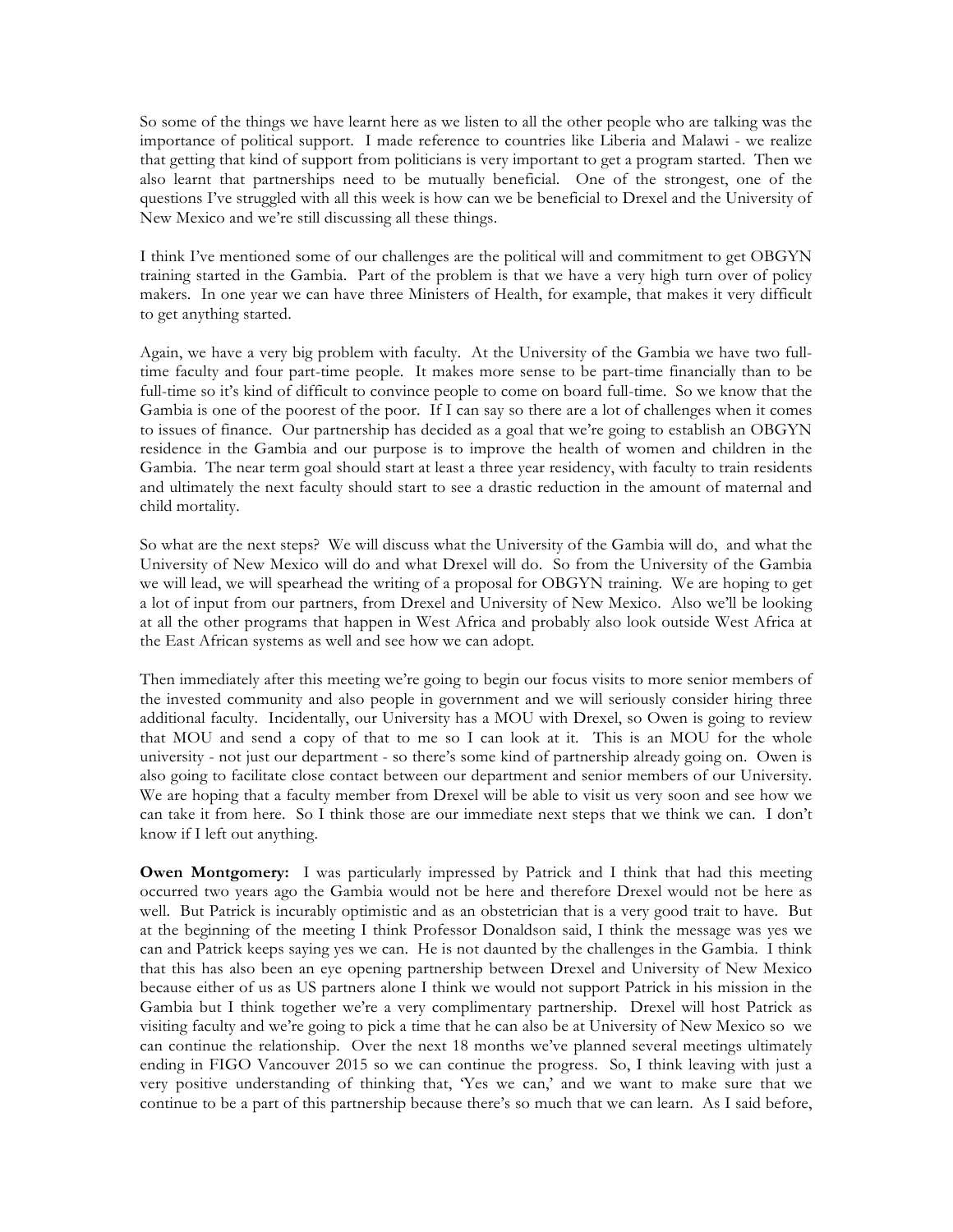I think we were put in 'Room Zero' because we were at 'Ground Zero', but there's so much we've learned from the other partners in terms of partnership and infrastructure and some of the strengths that we have will become evident. But we need to help Patrick with his vision and I think the impact factor in the Gambia will be very evident very quickly. His goal was to train twenty OBGYNs in the next ten years and I think that with our help maybe he can realize that goal.

**Frank Anderson:** Thank you. Congratulations, Patrick. That's fantastic. Well, we have had to change the schedule because Malawi has to take off soon, so Dr. Mataya and the Malawi group would you guys please come up and let us know what's going on? Can the whole Malawi group come up?

# **Malawi**

**Ron Mataya**: So Jeff left us already and I think he did this on purpose so he wouldn't have to come talk. I think that I can say with some certainty that we had an incredibly productive meeting here and we're really so privileged to have been a part of this crowd. I think that I'm frankly shocked at how far we've come in the past six months. It seems like we've accomplished a lot in a short amount of time but when I think back to when this all began a couple of years ago it seemed like a dream that we would be where we are to today and now we're here. So, it's pretty exciting. One of the things that I think I'm most excited about that came out of all our discussions at our table was that we actually used the words 'development exit strategy' today and I can't believe that we did that. We just started and we're already saying that we need to have a plan for five years down the road to make my presence in this group unnecessary. Though I did say that I was hoping that they would let me stay. I did ask that and they said maybe. They weren't sure.

But we came up with actually what we consider, what did we call this guys? We called it action items? Yes. We came up with action items and I think we're all pretty happy with the action items that we came up with. I think it's all a little overwhelming but a great list. Do you guys what to mention some of them? So I'm not the only one talking? Ok. We talked about things like, we actually want to work on some issues that we consider critical to the success of the training of our registrars. One of those things being the lack of support we have in both of our campuses around anesthesiology and around radiology services and our laboratory services. We think that those are real weak spots and we're going to take trying to look into providing some sort of solution to that very seriously. We also talked about things like, right now we're doing conference calls between our two campuses. We're working on boosting our IT support and we're hoping we can even move into something that involves video conferencing, Skype, something like that once we have powerful enough IT infrastructure.

We're talking about, with coordination between our campuses, that we need to go ahead and start putting on the books when are our quarterly faculty meetings going to be that are going to be joint for our two campuses. We've already got, I'm really proud to say that we have our first annual scientific meeting coming up in two weeks that's going to be attended by all of the Malawian faculty and many of the participating ex-pat faculty. I am unfortunately going to be back in the states at the APCO meeting so guys better make it fun because I'm missing it. But we want to get those regular meetings on the books and we want to be sure that we have continued funding and support to have those types of meetings because we're really excited that we're actually going to be able to get everyone together and really boost the entire profile of OBGYN in the country. I think that those are just some of the highlights of things that we got out of this meeting and talked about as a group and really appreciated that time to hear from other groups and we got some of these ideas from listening to all of you, so thank you so much.

**Dr. Anderson**: Ok. The next presentation, Uganda.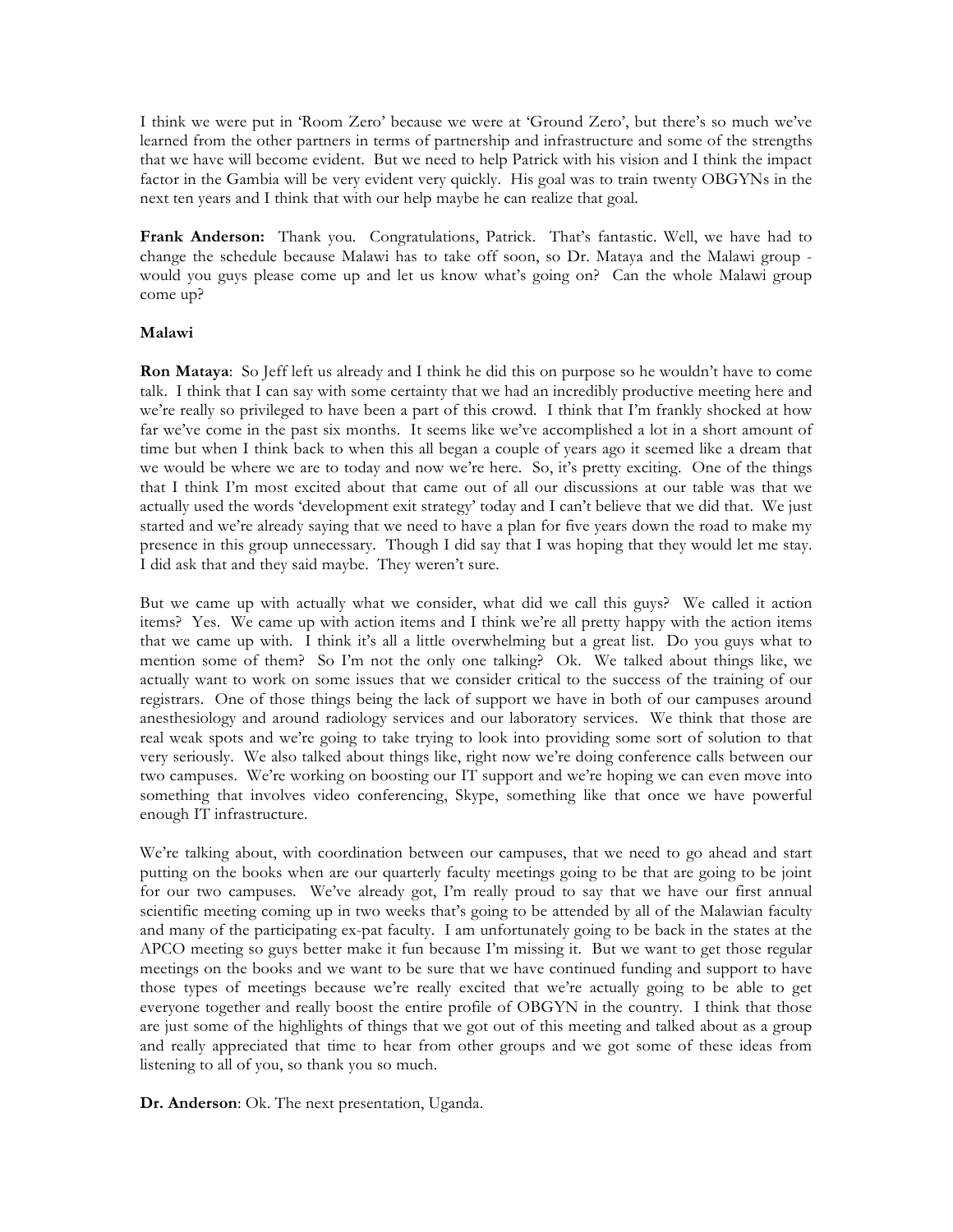## **Uganda**

**Josephat Byamugisha:** Ok good. Here comes Uganda. We are a big delegation but we are represented by three persons. We have privileged that have the academic institutions and the government represented by a commissioner of the Minister of Education. I am Joseph and we have Joseph here and Robert. We have three other persons right over there. Where are they? Meg, Adelene, and Blaire. Now in terms of representation you can see the various intuitions. We have three MMED programs. Two are the public institutions and one, which is in the private sector just coming up. We have got here an association of obstetricians and gynecologists of Uganda commonly known as ADGU which is affiliated with FIGO. We've 15 to 18 graduates by year that is those who are coming from the various institutions. About 150 OBGYNs. 60-80% stay all around the city that is Kampala. Our population is predicted at 36 million and the doctor to population ratio is 1 to 20,000. Maternal mortality rate is 438 per 198,000 births but it has gone up by three in the last 5 years.

We observe that about 80 percent of our faculty have either private practice or some other way of increasing their income. One of the reasons being that we have the lowest salary in the East African region compared with other countries around us. So we have sub-specialties coming up, but we don't have people who are formally trained to be sub-specialists. We have an issue also that we've got a backload of recruitment so that even if these people are fine, they may not get the chance to be included. And currently, some specialists may be promoted but they can't move to those positions because they are needed where they are.

The other is retention which is difficult because of the factors which have been highlighted and we've got infrastructure and equipment gaps. Some of the simple things that the specialists seek to do their work. Equipment - especially the increasing technology, improving technology, and scopes. We need improvements. Even improving complete sets for operations. Let's move on. My colleague Joseph will take over from here. Joseph is the chair of the OBGYN department of the Mbarara University of Medical Science and Technology commonly known as MUST.

**Joseph Ngonzi**: Thank you. It's been a rare privilege learning of the countries stories. As someone, actually some of the things have been picked from many of the things we've been hearing from here and we thought we would also be able to implement some of them. One thing we have come to agree on is that we need to develop a country-wide vision for OBGYN training as it is in countries like Rwanda.

And level two, to create a strategic and business plan to implement. Our interaction with Robert Odok Oceng, our ministry representative, has been rich here than has been in country. We have been able to learn so many things here from him on behalf of government that we have no chance of learning back home. And we ask that supplement government funding to implement some of the ideas that we've already heard would be provided. We learned of government funding agencies so when we get back home we are going to work hard so we can be able to present our needs and find where we can get funding. We will start regular meetings with Minister of Health officials and also other stakeholders in this whole plan.

In our country the northern region has suffered from instability for the last 35 years. And government was just able to establish a medical school. So far they have graduated about six batches of medical students and so we have great need in the area - much more than the rest of the country to get back and support that medical school to have postgraduate training on the agenda. We also discussed adding sub-specialist training within the country or we can even use some countries around us who already have got some of these areas covered like Kenya, like south Africa, wherever we can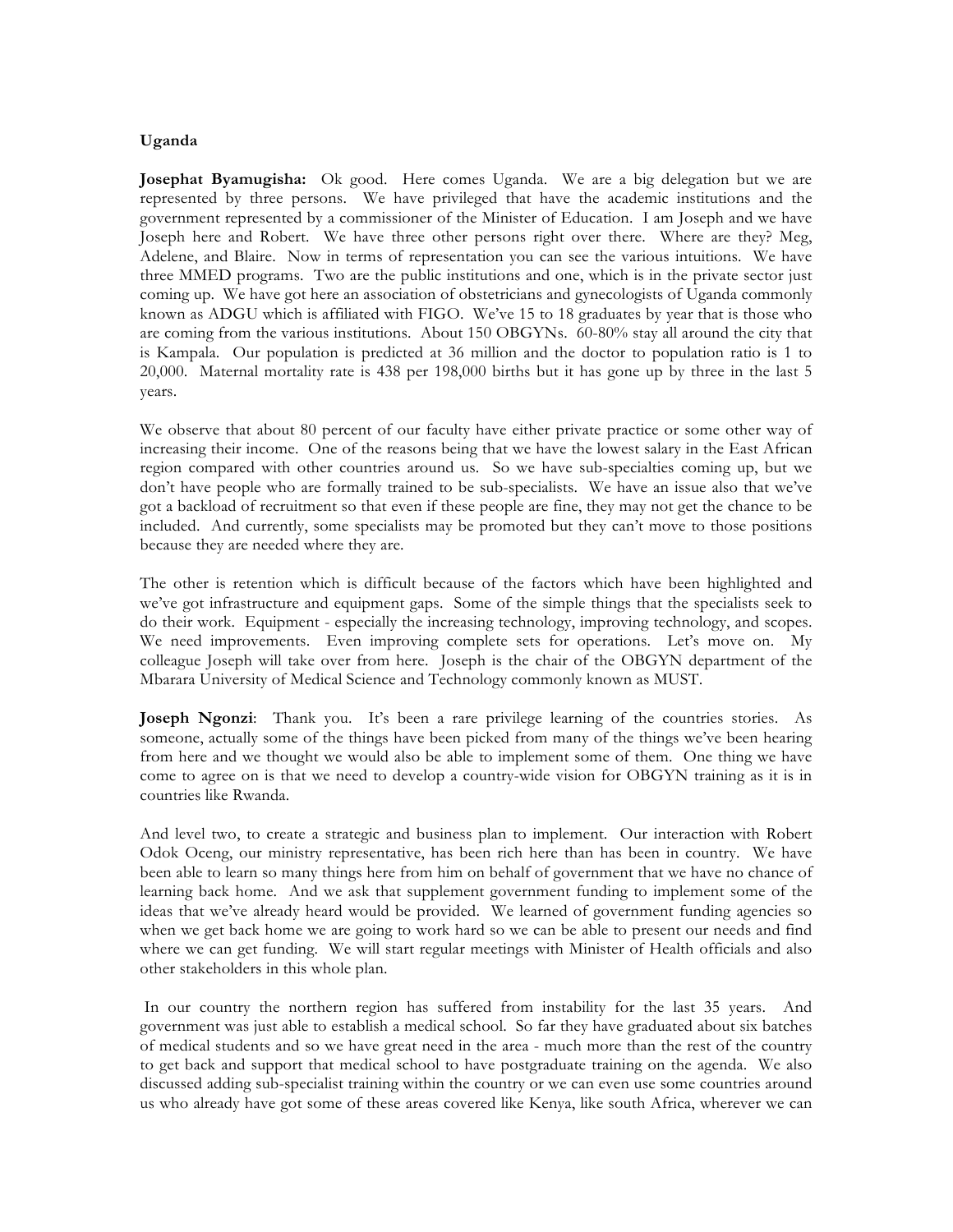and where we can get it cheaper having in mind the quality we are looking for.

Also improving collaboration sharing between Mbarara University and also Makerere and other medical schools within the country. Thank you for arranging this meeting because we discovered there are things that we can do in country and it was a sure learning some of the things from here so when we get back we are going to see that joining our efforts and be able to learn from each other and Uganda. I think we will move and also improve collaboration in the east central and southern African region and leverage and also coordinate efforts from some key partners like any others that will possibly come in the future

And lastly, since hearing about the establishment of the Ghana college it's clear we need to support our society when we go back. We are going to put in effort in east central southern Africa obstetricians society first, using some of the ideas that we are able to learn from this meeting. Good enough - this year Uganda should be taking over leadership of this society. So this was a very timely meeting for us to learn very many lessons. Thank you.

**Robert Odok Oceng**: I just want briefly to inform you what at government level I think has been done, made possible by the government agencies an official here cost a lot. There is little discussion between ministries in every country, especially health and education because health institutions are under education and where they train from they are under ministry of health and some misunderstandings always there and we're busy trying to share our work and cooperate.

Now what I will do is to bring four ministries. For me it is very vital with the training of these health workers because Ministry of Education trains and Ministry of Health, they recruit and have the workers. Ministry of Finance finances the training and Ministry of Public Services are the ones in charge of equipment. The coordination between Ministries is very important. I know the graduate will get more technicians around him. Now when you train one doctor and you have no technician around that doctor, it will not be effective.

Therefore, as we depart we should think about how do we bring on board the midwives, the clinical officers, and the nurses so that they support these doctors because in Uganda 80% of the rural section is being helped by clinical officers, and nurses and midwives. Doctors are really almost 90% in the urban centers mostly Kampala so training at that level would not achieve what we wanted but if we train also we find a way of training up to nurses level then the people we are talking about there will be helped. So I don't know if this is a question for one of us. We take it home, think about it and get solutions maybe at the next meeting we can inform the meeting. Thank you very much.

**Frank Anderson:** Incredible. Every country has a different story based on where they started and where they ended up at the end of this meeting and this whole issue of communication seems to be coming up, doesn't it? Ok the next group is Rwanda. Rwanda group.

# **Rwanda**

As Rwanda is getting ready I think it's important to make the point that other activities are moving towards reducing maternal mortality so certainly the increase of training of midwives, anestheticians, whatever we must to hand in hand with these. This will be the driving force, the pool to take along, the others if we realize that so it will be… for us to realize to present this as if this would be the only approach to solve that so we recognize that other sectors or other areas of health ...training is important. We are looking at it because it is in our domain.

**Stephen Rulisa:** We have one medical school in Rwanda. We have a limited number of OBGYN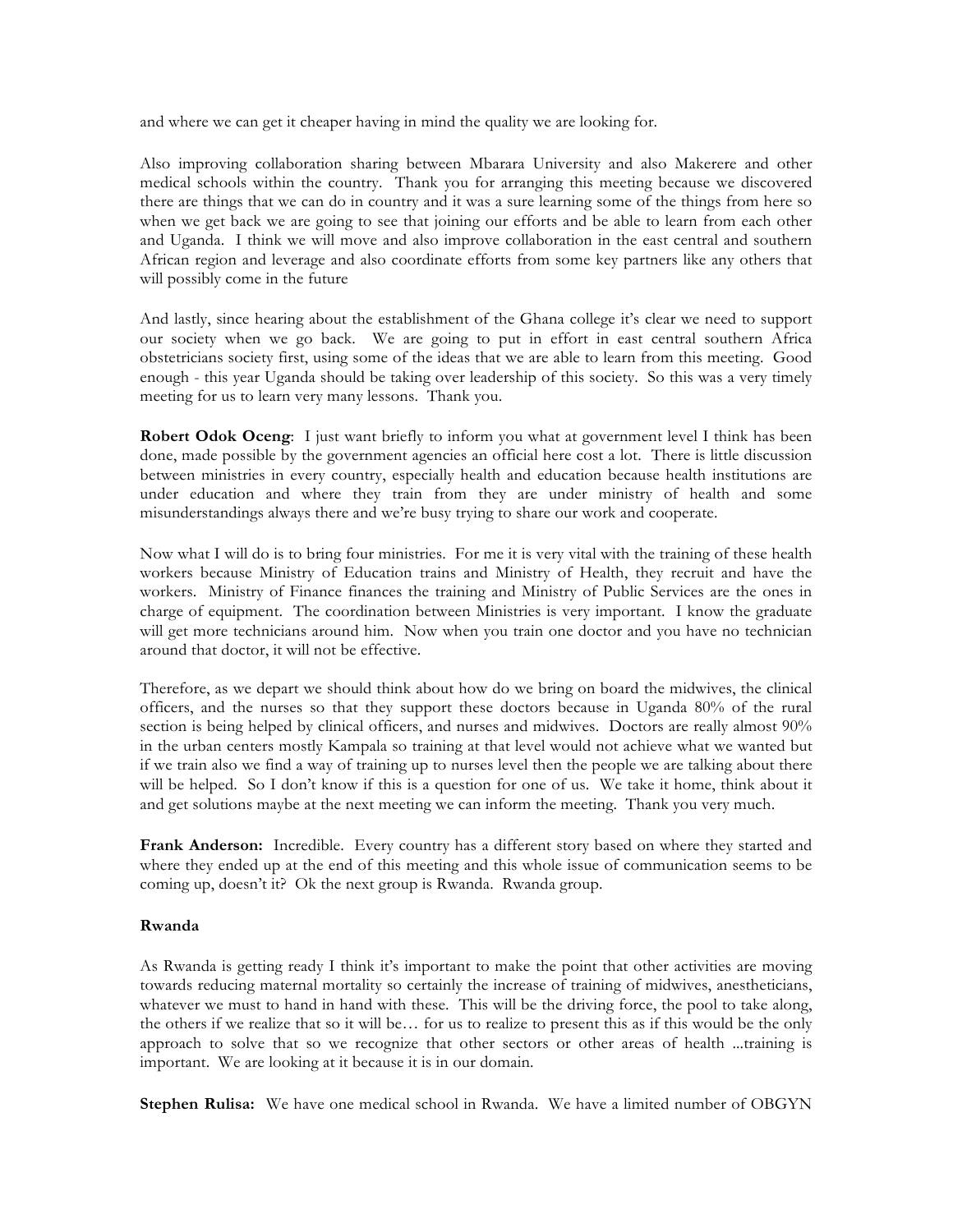of 35 or 40 for the whole country, and over 80% of them are in the capital. We have one school that is training medical doctors. We have a unique situation where by we have a partnership of many US institutions - yet all are as one partnership. The Minister of Health, our government strategy of vision, OBGYNs. The partnership is not for OBGYN only - it's for all many programs.

The partnership includes residents and midwives, nursing schools and medical schools and all medicine in general. So the US institutions come as one. We don't see them as New York or Yale or Harvard, we see them as partners from the US institutions who partner with Rwanda's health sector to achieve one common objective. Beyond that we also begin to transform our partnership. By the time when the mentor goes back he has transferred all that he has to me.

The challenges we discussed are some of challenges in the health sector – there are very few number of trainers and the number of faculty is very, very low. One of the objectives is to train at the home country for seven years. So that by the time this partnership is over we will have at least trained more who can continue learning our residence program.

The other challenge that we discussed was different in African in procedures to have essential medicines in our hospital. So one of the changes we discussed is it becomes very difficult get medications very fast and we have to go through all the procedures which sometimes makes it's difficult to have access to medicines.

The other challenge that we had was we don't have the problem of retention of doctors because we don't have them. But once we discover that have them then there will be a problem of how to retain them in these hospitals. Now we don't have them so we are talking more of having them first be trainers and then in the future once we have more trainers then they can be retained in this hospital. So finally, in our country we don't have a problem of doctors going outside Rwanda. Everyone we have outside is coming back, so that is not the problem so far. The problem is that we need more so they can go in these hospitals and help to train.

**Washington Hill:** Briefly, I also think that the Rwanda program had matured to the point that we're ready for some monitoring and evaluation in the form of quality assurance but also on both sides of the partnership both to figure out what currently exists already within the Rwandan Ministry of Health because there is a system. We don't seem to know much about it and how to interface with that to make it possibly a little more transparent because we don't know much about it. That speaks to the lack of transparency and also on our side to beginning to get feed back from our Rwanda partners as to how HRH is doing.

Not only for OBGYN but I also think system-wide because we're here to facilitate Rwanda's goals and we're looking for some serious feed back because we actually don't have seven years - we have five years, right? We're two years into it so that's one of the challenges we have right now. We learned a lot from other countries that are in various stages of giving birth to conception mature countries so if there's anything we can help you from Rwanda's standpoint don't hesitate to ask. Thank you very much.

**Frank Anderson:** The next country will be Zambia.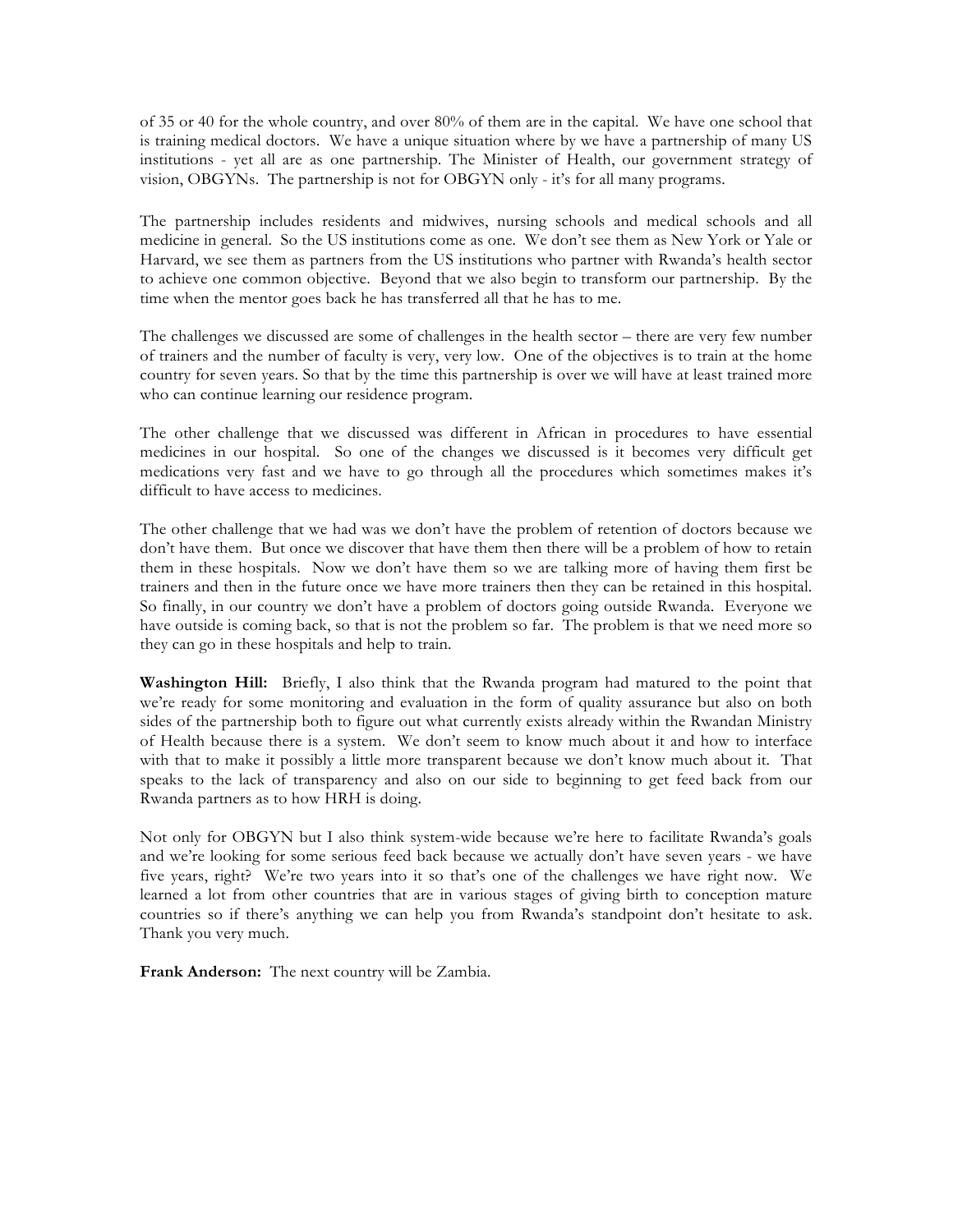#### **Zambia**

**New Speaker**: Good afternoon, everyone. Know that we are currently anxious to go back to our bases. I'd like to thank Frank and organizers for making it possible for me to bring my strong team. I'm supported by my dean of the school and a doctor who is also an obstetrician and he's director of the ministry and in charge of support services. And representing our partners is Doctor Ben Chi. Now, like most African countries, the response to the non-return of people we sent abroad for training, the university first introduced a masters program in 1982. And during this time we have produced just close to over 40 specialists. And it has made possible that most of these have been able to stay in country. Now over the years we've got really sub-specialized and we think that is the way to go now. And this is why we've learned a lot of things from our partners that are here. How some of them plan to go out and start the sub-specializations. All this time we only have on medical school but in the last three years we've seen one public medical school come up and two private ones. So we hope we can produce 15 specialists in a year and in 10 years will have 150.

What we've learnt here are some of the things we already talked about. Some of the fellowships that are offered in our partner's universities we would like to offer in our university. It's from these we can probably start also the sub-specialization by concentrating resources and efforts to particular people who have the knowledge and the knowhow. And also what we're learned is that this cooperation between Africa universities also very possible. Because through other programs we have tried to develop as a university some clinical protocols which are very similar to other countries. I'm happy to report that we have a market share with Malawi so that what needs to there will need to be done here as well.

Some of the challenges are also again similar to other countries. The university positions are not attractive compared to government. So most people would rather work in government than come to the university to teach. We also have problems of infrastructure and equipment. But I do hope the way will be much easier because our first lady is on obstetrician and gynecologist and she's passionate to help us to drive the agenda of maternal and neonatal health. Also the minister of health is also an obstetrician gynecologist and he is the director of support services so I do hope he can help us plan our next course.

**New speaker**: Well, I think for us we should just be thankful that we were included in this whole arrangement because the thing has given me time to think about just what are the many programs that we are running and when I looked at the number 1,000, I think how do we get 1,000 for ourselves? But after three days something tells me, 'No'. Actually, if we did 15 that would be good enough so I said, 'Yeah, surely we can.'

**Ben Chi:** I want to say a few words from the partner perspective. I think like others this has been a very eye opening experience and UNC's work in Zambia has really been project focused. It's been very HIV focused until very recently when we engaged the university as well as the Ministry of Health in the Medical Education partnership. I think that the frame work that's been set out here from the Michigan and Ghana relationship as well as others helps us think about how we can engage from this kind of individual-to-individual or project-to-project relationship to something broader and institutional. I think that that's very exciting! And I think that having the department chair, the department to outline what they need and if UNC can't meet it, then how do we engage other US universities that are working at the school or some of you all? How do we fill those needs so that the institution is built up and it's not just about a single partnership but about the needs being met incountry. Thank you for sharing all your experiences and we hope to continue to hear about that cooperation and those relationships. Thanks.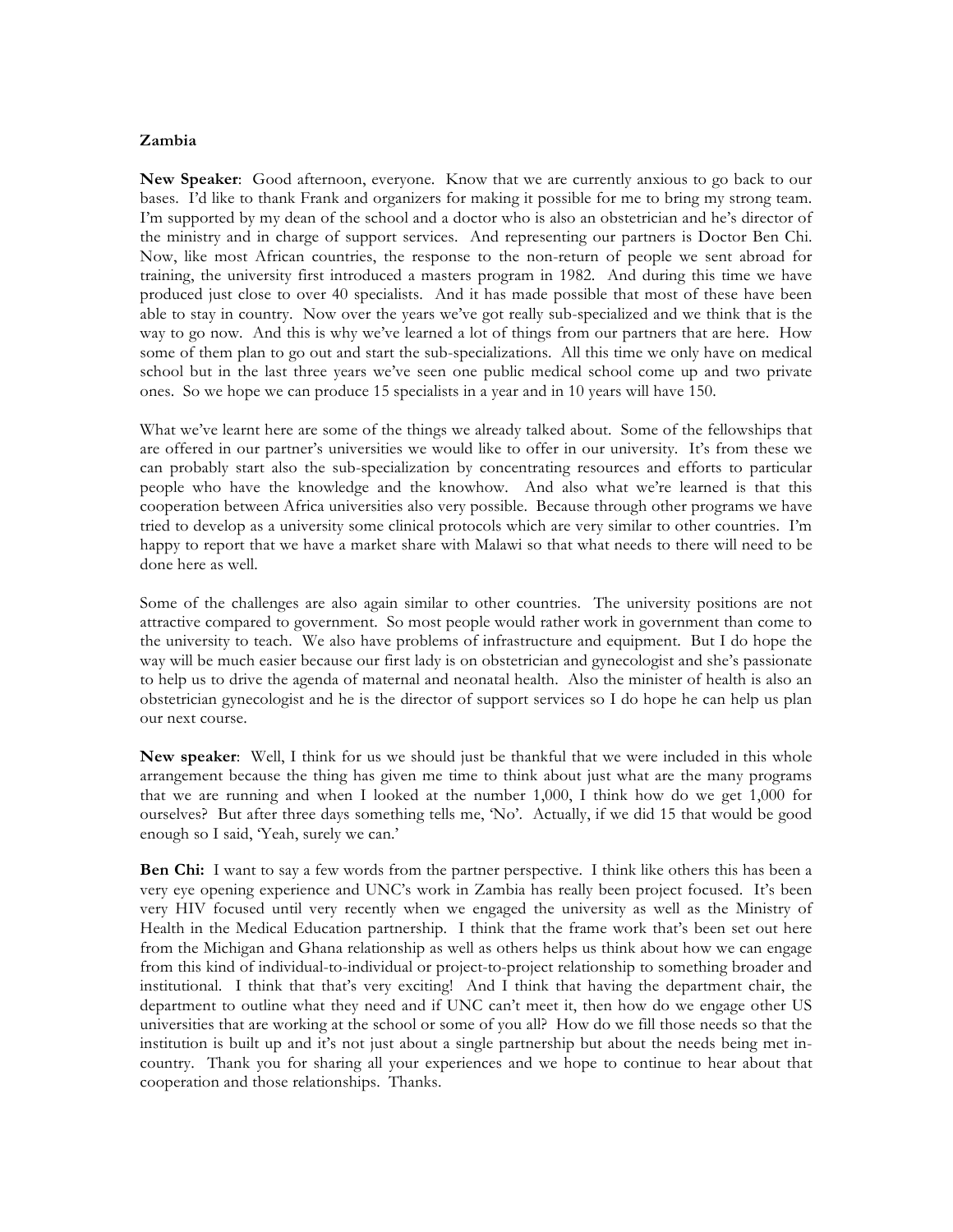**Frank Anderson**: That group did a lot of work as well. It's a nice perspective shift to expand that work in Zambia. Next, Ethiopia.

## **Ethiopia**

**New Speaker**: Thank you very much for the opportunity to be here. We have learnt many lessons thanks to Frank and others from our attendance at this meeting. To mention some of them we are thinking we have a good supporting team to train gynecologists in our set up. We are thinking we have certain medical schools now which are producing about 3,000 undergraduates medical students, so this will be a good input for us so we are thinking that we could go even beyond 1,000 to fulfill the needs.

There is work ready to be done through a partnership so we really understand the importance of our partnership and it was a very good level opportunity. Most of our discussion was how we are going to improve our partnership so that we utilize our US different partners to the best level. We have sorted out some possible solutions. For example, we are going to set an academic consortium and the Society of Gynecology and Obstetrics will be the coordinator for this. We have planned also to adopt this Michigan chapter to use for us so that we have effective partnership.

There are many things that we have listed down- to understand the strategy plans in the country for our partners we have health sector development plan, we have educational sector development plan, so we've tried to communicate this. We were very hopeful thinking of creating an educational environment for our partners at the institutional level and skills for communication and advocacy from our university faculties.

**Frank Anderson**: They had quite great conversations. All the different partners working together met for the first time and used the partnership process to come up with some really new ways of working so congratulations on all. Next, Botswana.

#### **Botswana**

**Doreen Ramogola**: Good afternoon, everyone. We are in the home stretch. I feel completely at home. As the youngest person in an African home is said, this is usually the one who is said to run the errands, so here I am to do the errands. I really want to say thank you for hosting us, and Frank and your team, thank you for funding us to come here and it's just been phenomenal to be here with all of you and to lean from you.

So, lessons learned. I think the first lesson learned is that I need to learn French so I can communicate with some of my West African colleagues. I think that on a serious note really the message is it can be done. The resources are actually in this room and we don't need to go any farther. We don't need to recreate any wheels.

Just a brief background. Botswana is a country with 2 million people the size of Texas or France and we have a brand new medical school that started in 2009. Just to give you perspective in terms of our history. Between 2004 and 2010 the ministry of education spent close to \$200 million US dollars training doctors outside the country - about 800 or so of them. None of them are back in the country and that is why it's really imperative to be able to do the training, and again, because the county is small and the population is small we really can do this. The curriculum we can get from all of you and the expertise we can get from all of you is very valuable.

So this exercise has actually been wonderful for us to take back with us and whoever will be the chair of the department had their work plan set out for them. That actually has been the biggest challenge